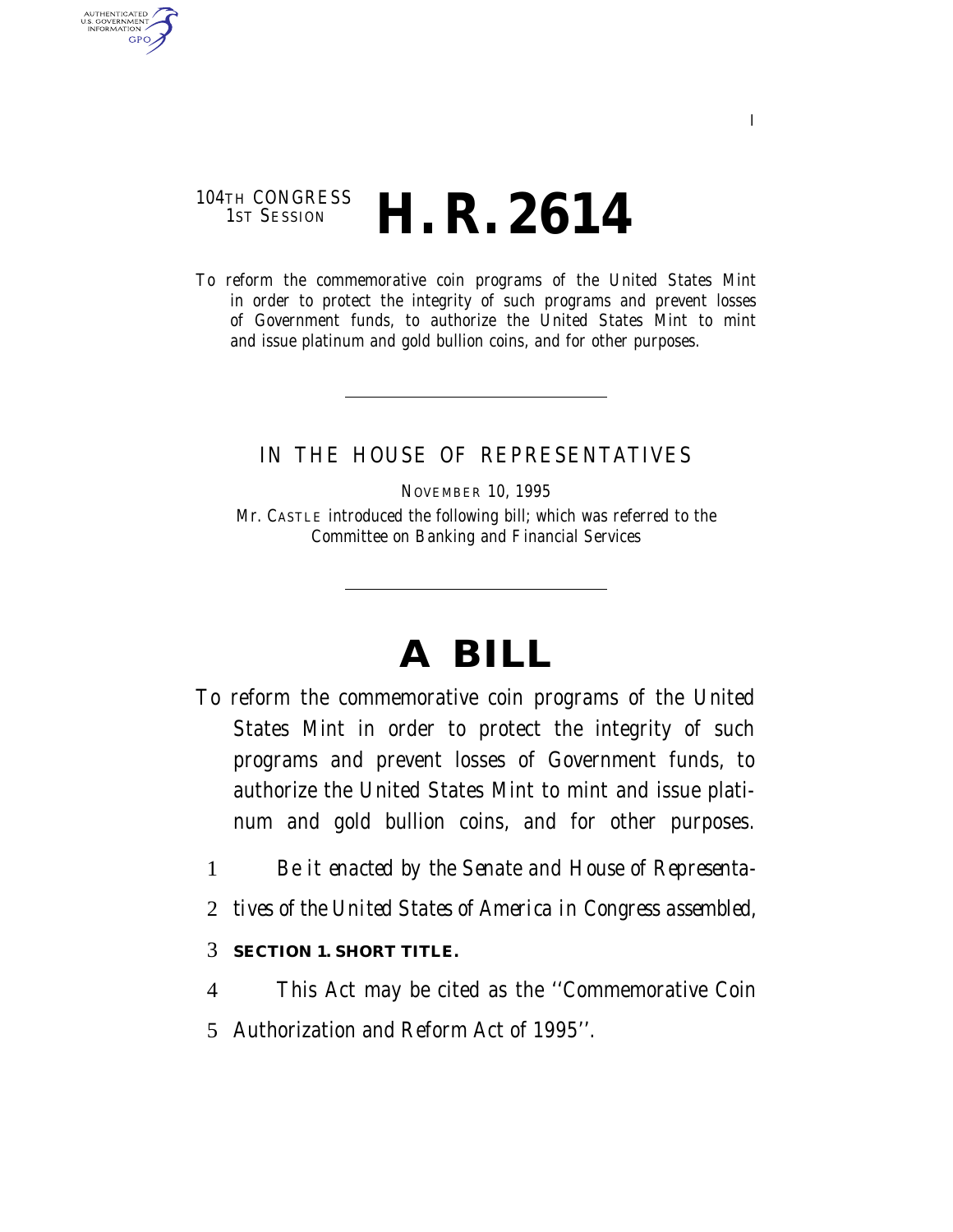## **TITLE I—COMMEMORATIVE COIN PROGRAM REFORM**

 **SEC. 101. RECOVERY OF MINT EXPENSES REQUIRED BE- FORE PAYMENT OF SURCHARGES TO ANY RE-CIPIENT ORGANIZATION.**

 (a) CLARIFICATION OF LAW RELATING TO DEPOSIT OF SURCHARGES IN THE NUMISMATIC PUBLIC ENTER- PRISE FUND.—Section 5134(c)(2) of title 31, United States Code, is amended by inserting '', including amounts attributable to any surcharge imposed with respect to the sale of any numismatic item'' before the period.

 (b) CONDITIONS ON PAYMENT OF SURCHARGES TO RECIPIENT ORGANIZATIONS.—Section 5134 of title 31, United States Code, is amended by adding at the end the following new subsection:

 ''(f) CONDITIONS ON PAYMENT OF SURCHARGES TO RECIPIENT ORGANIZATIONS.—

 ''(1) PAYMENT OF SURCHARGES.—Notwith- standing any other provision of law, no amount de- rived from the proceeds of any surcharge imposed on the sale of any numismatic item shall be paid from the fund to any designated recipient organization unless—

 ''(A) all numismatic operation and pro-gram costs allocable to the program under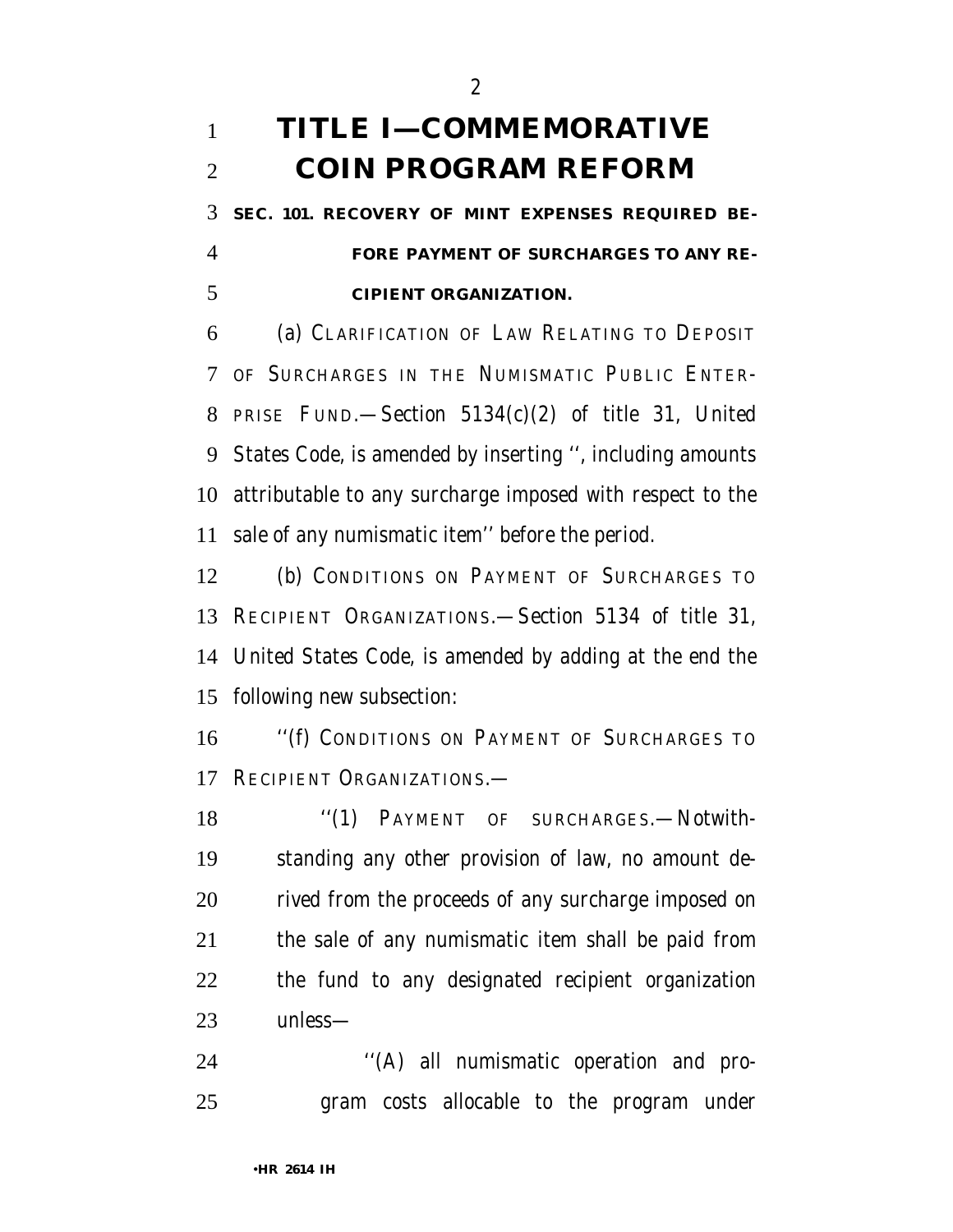which such numismatic item is produced and sold have been recovered; and

 ''(B) the designated recipient organization submits an audited financial statement which demonstrates to the satisfaction of the Sec- retary of the Treasury that, with respect to all projects or purposes for which the proceeds of such surcharge may be used, the organization has raised funds from private sources for such projects and purposes in an amount which is equal to or greater than the maximum amount the organization may receive from the proceeds of such surcharge.

14 "(2) ANNUAL AUDITS.—

15 "(A) ANNUAL AUDITS OF RECIPIENTS RE- QUIRED.—Each designated recipient organiza- tion which receives any payment from the fund of any amount derived from the proceeds of any surcharge imposed on the sale of any numis- matic item shall provide, as a condition for re- ceiving any such amount, for an annual audit, in accordance with generally accepted govern- ment auditing standards by an independent public accountant selected by the organization, of all such payments to the organization begin-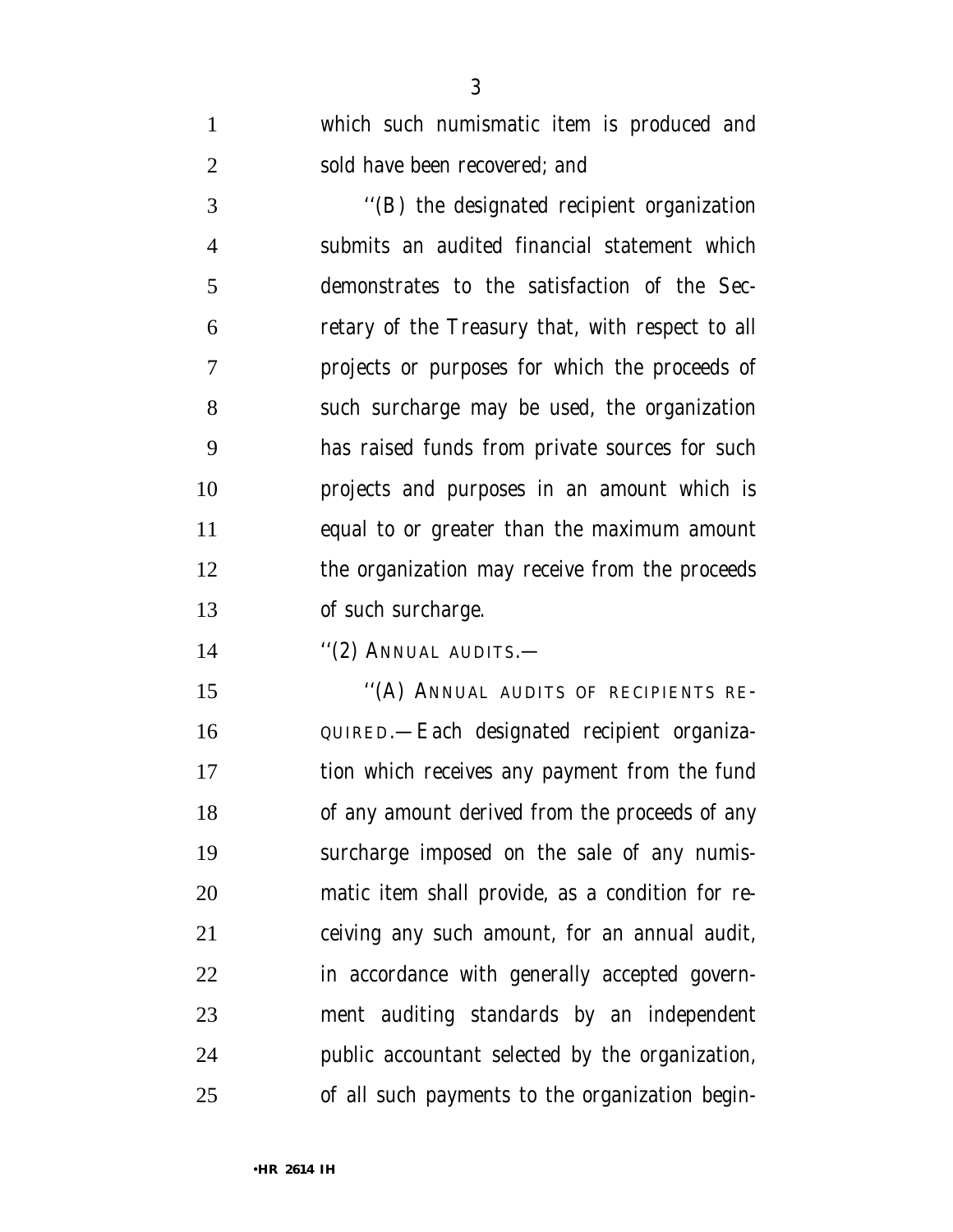| $\mathbf{1}$   | ning in the first fiscal year of the organization |
|----------------|---------------------------------------------------|
| $\overline{2}$ | in which any such amount is received and con-     |
| 3              | tinuing until all amounts received by such orga-  |
| $\overline{4}$ | nization from the fund with respect to such sur-  |
| 5              | charges are fully expended or placed in trust.    |
| 6              | "(B) MINIMUM REQUIREMENTS FOR AN-                 |
| 7              | NUAL AUDITS.—At a minimum, each audit of a        |
| 8              | designated recipient organization pursuant to     |
| 9              | subparagraph (A) shall report—                    |
| 10             | "(i) the amount of payments received              |
| 11             | by the designated recipient organization          |
| 12             | from the fund during the fiscal year of the       |
| 13             | organization for which the audit is con-          |
| 14             | ducted which are derived from the proceeds        |
| 15             | of any surcharge imposed on the sale of           |
| 16             | any numismatic item;                              |
| 17             | "(ii) the amount expended by the des-             |
| 18             | ignated recipient organization from the           |
| 19             | proceeds of such surcharges during the fis-       |
| 20             | cal year of the organization for which the        |
| 21             | audit is conducted; and                           |
| 22             | "(iii) whether all expenditures by the            |
| 23             | designated recipient organization during          |
| 24             | the fiscal year of the organization for           |
| 25             | which the audit is conducted from the pro-        |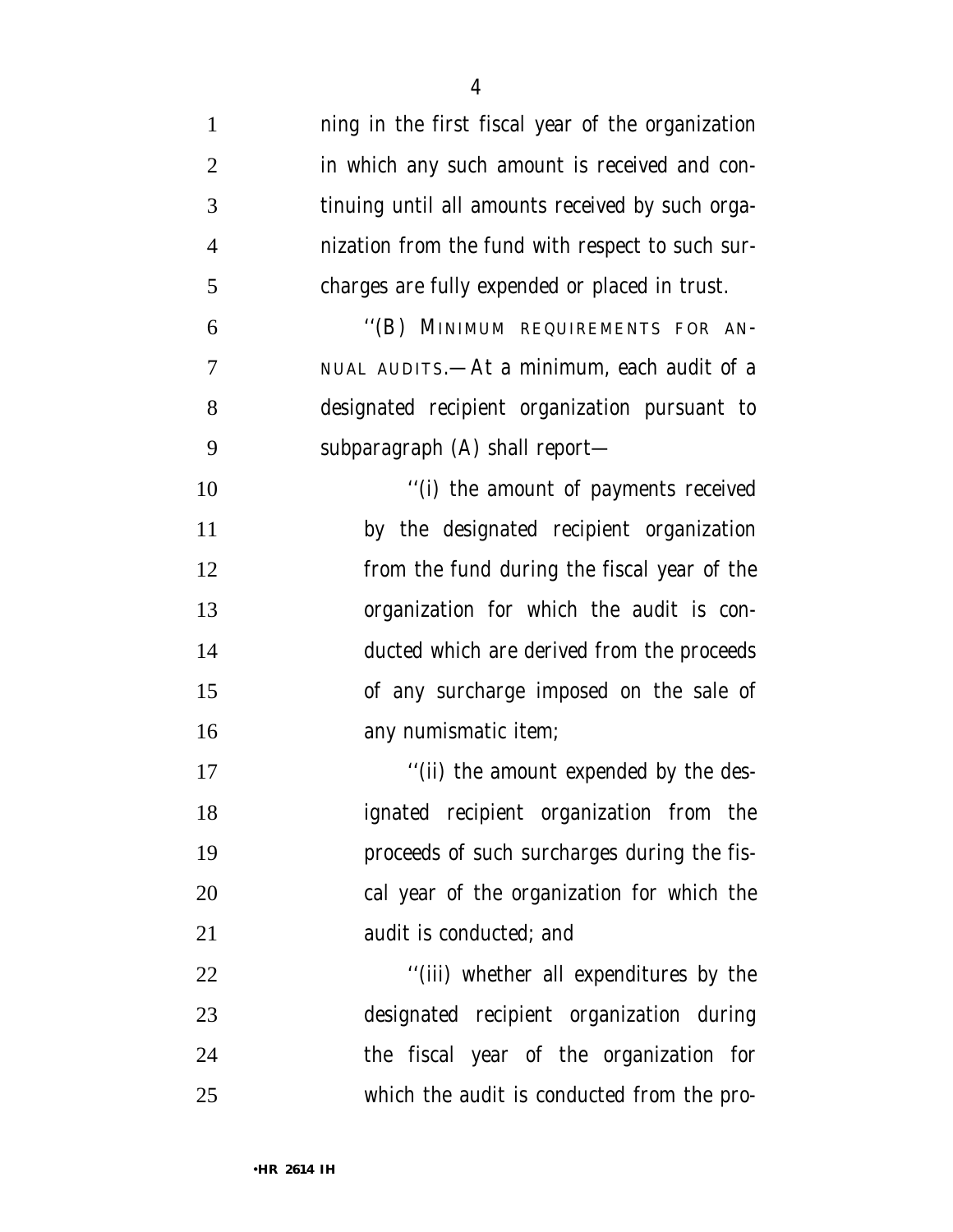ceeds of such surcharges were for author-2 ized purposes.

 ''(C) RESPONSIBILITY OF ORGANIZATION TO ACCOUNT FOR EXPENDITURES OF SUR- CHARGES.—Each designated recipient organiza- tion which receives any payment from the fund of any amount derived from the proceeds of any surcharge imposed on the sale of any numis- matic item shall take appropriate steps, as a condition for receiving any such payment, to en- sure that the receipt of the payment and the ex- penditure of the proceeds of such surcharge by the organization in each fiscal year of the orga- nization can be accounted for separately from all other revenues and expenditures of the orga-nization.

17 "(D) SUBMISSION OF AUDIT REPORT.— Not later than 90 days after the end of any fis- cal year of a designated recipient organization for which an audit is required under subpara-graph (A), the organization shall—

22  $\frac{1}{2}$   $\frac{1}{2}$   $\frac{1}{2}$   $\frac{1}{2}$  submit a copy of the report to the Secretary of the Treasury; and

 ''(ii) make a copy of the report avail-able to the public.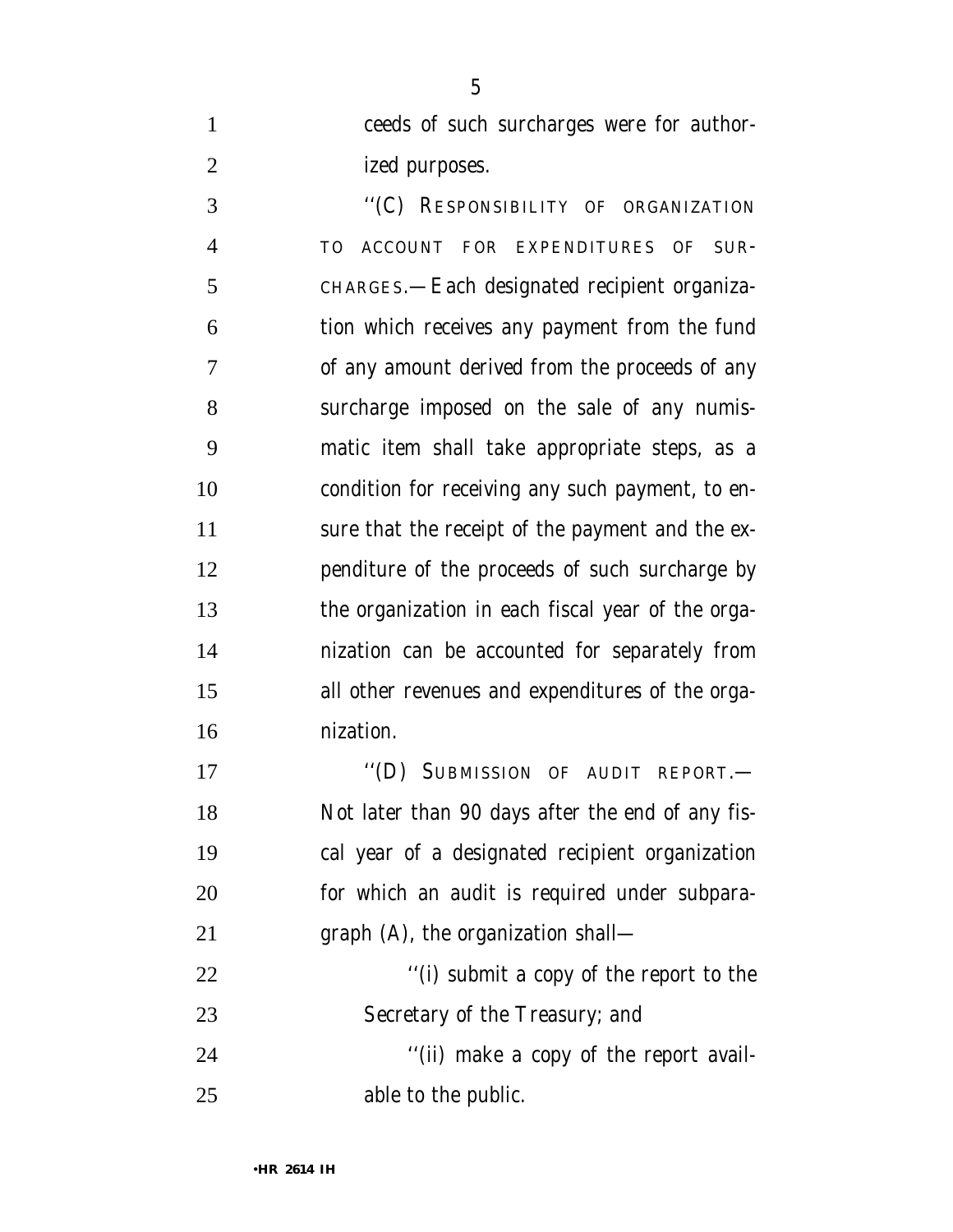1 "(E) USE OF SURCHARGES FOR AUDITS.— Any designated recipient organization which re- ceives any payment from the fund of any amount derived from the proceeds of any sur- charge imposed on the sale of any numismatic item may use the amount received to pay the cost of an audit required under subparagraph (A). ''(F) WAIVER OF PARAGRAPH.—The Sec- retary of the Treasury may waive the applica- tion of any subparagraph of this paragraph to any designated recipient organization for any

 fiscal year after taking into account the amount of surcharges which such organization received or expended during such year.

16 "(G) NONAPPLICABILITY TO FEDERAL EN-17 TITIES.—This paragraph shall not apply to any Federal agency or department or any independ- ent establishment in the executive branch which receives any payment from the fund of any amount derived from the proceeds of any sur- charge imposed on the sale of any numismatic item.

24 "(H) AVAILABILITY OF BOOKS AND RECORDS.—An organization which receives any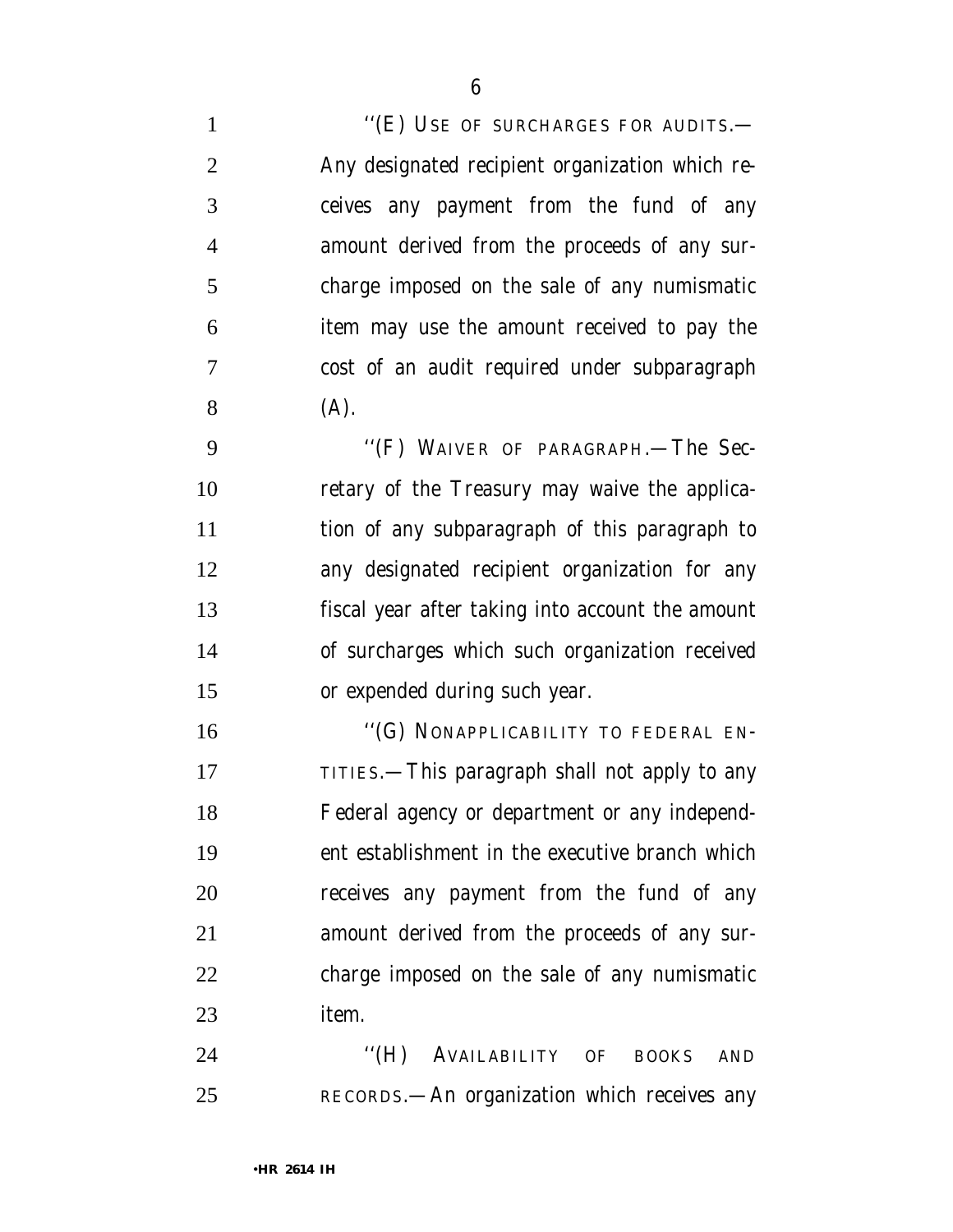payment from the fund of any amount derived from the proceeds of any surcharge imposed on the sale of any numismatic item shall provide, as a condition for receiving any such payment, to the Inspector General of the Department of the Treasury or the Comptroller General of the United States, upon the request of such Inspec- tor General or the Comptroller General, all books, records, and workpapers belonging to or used by the organization, or by any independent public accountant who audited the organization in accordance with subparagraph (A), which may relate to the receipt or expenditure of any such amount by the organization.

 ''(3) USE OF AGENTS OR ATTORNEYS TO IN- FLUENCE COMMEMORATIVE COIN LEGISLATION.—No portion of any payment from the fund to any des- ignated recipient organization of any amount derived from the proceeds of any surcharge imposed on the sale of any numismatic item may be used, directly or indirectly, by the organization to compensate any agent or attorney for services rendered to support or influence in any way legislative action of the Con-gress relating to such numismatic item.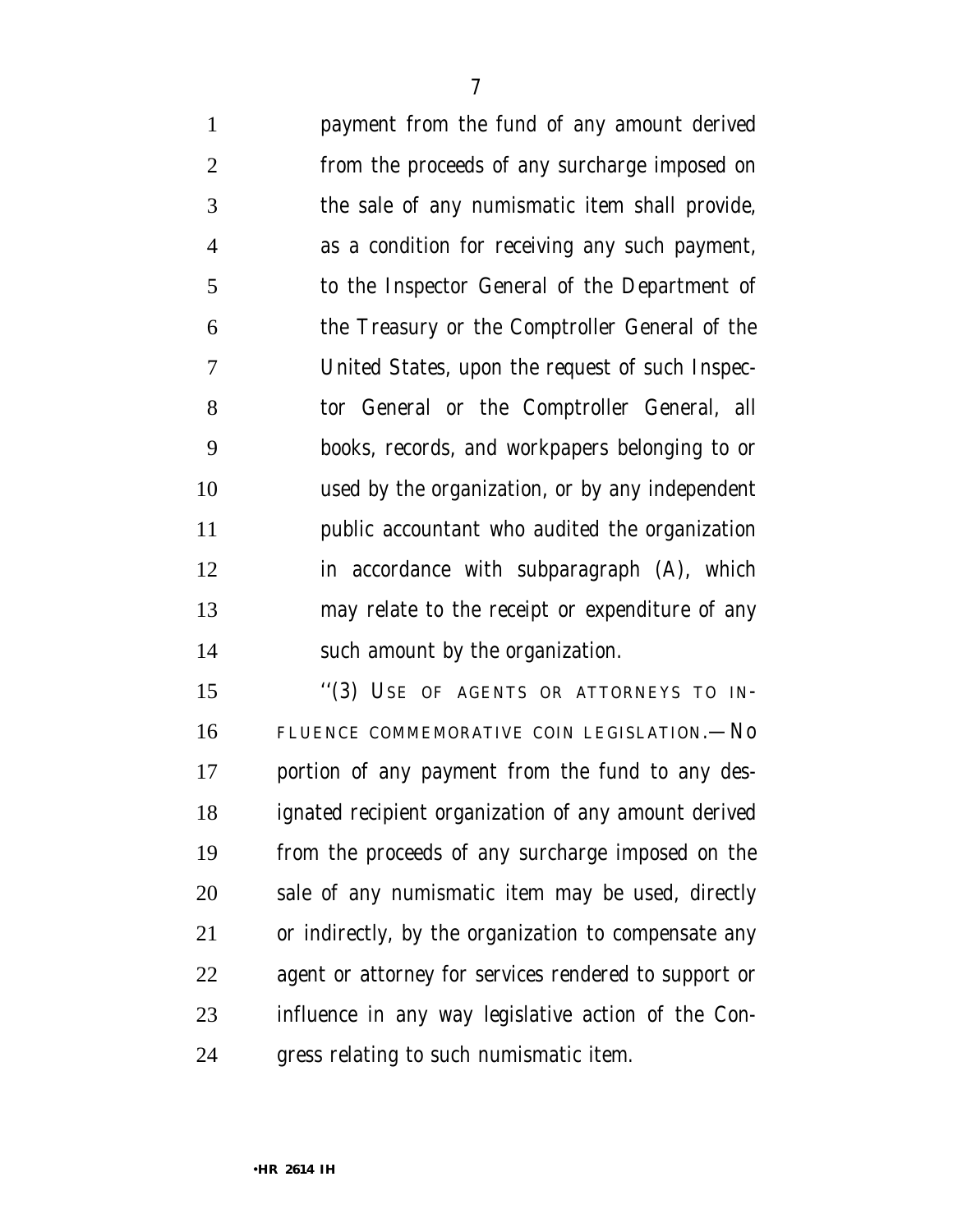''(4) DESIGNATED RECIPIENT ORGANIZATION DEFINED.—For purposes of this subsection, the term 'designated recipient organization' means any organization designated, under any provision of law, as the recipient of any surcharge imposed on the sale of any numismatic item.''.

 (c) SCOPE OF APPLICATION.—The amendments made by this section shall apply with respect to the pro- ceeds of any surcharge imposed on the sale of any numis- matic item which are deposited in the Numismatic Public Enterprise Fund after the date of the enactment of this Act.

 (d) REPEAL OF EXISTING RECIPIENT REPORT RE- QUIREMENT.—Section 303 of Public Law 103—186 (31 U.S.C. 5112 note) is hereby repealed.

 **SEC. 102. CITIZENS COMMEMORATIVE COIN ADVISORY COMMITTEE.**

 (a) FIXED TERMS FOR MEMBERS.—Section 5135(a)(4) of title 31, United States Code, is amended to read as follows:

 ''(4) TERMS.—Each member appointed under clause (i) or (iii) of paragraph (3)(A) shall be ap-pointed for a term of 4 years.''.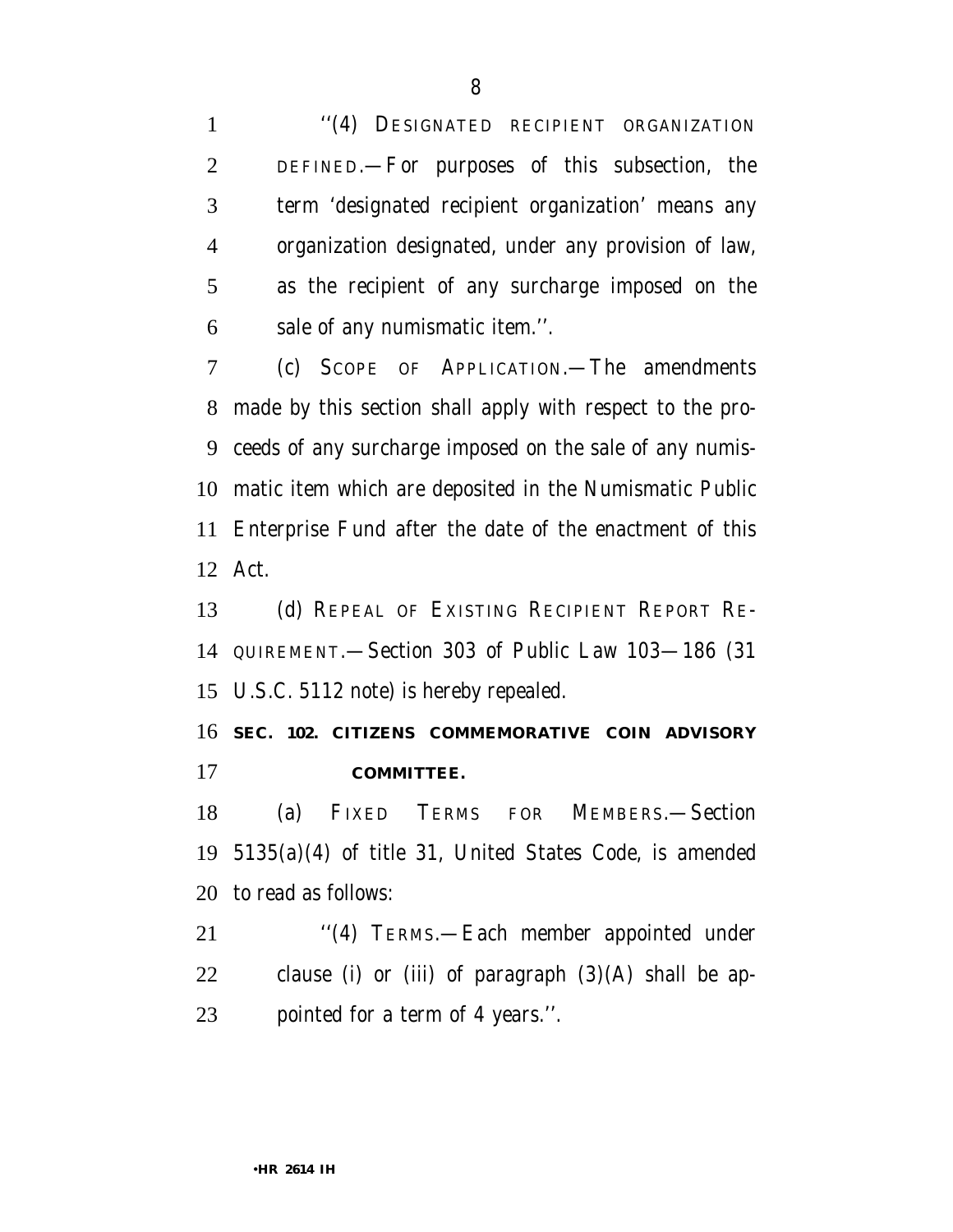(b) CHAIRPERSON.—Section 5135(a) of title 31, United States Code, is amended by adding at the end the following new paragraph:

 ''(6) CHAIRPERSON.—The Chairperson of the Advisory Committee shall be elected by the members of the Advisory Committee from among such mem-bers.''.

#### **SEC. 104. COMMEMORATIVE CIRCULATING COIN PROGRAM.**

 (a) IN GENERAL.—The Citizens Commemorative Coin Advisory Committee shall develop a recommendation for a multiyear commemorative coin program involving the circulating coins of the United States which would super- sede other commemorative coin programs for the years the commemorative circulating coin program is in effect.

 (b) REPORT TO CONGRESS.—The Citizens Com- memorative Coin Advisory Committee shall submit a re- port to the Congress before the end of the 6-month period beginning on the date of the enactment of this Act on the recommendations developed by the committee pursuant to subsection (a), together with such recommendations for legislative or administrative action as the committee deter- mines to be necessary or appropriate with respect to such recommendations.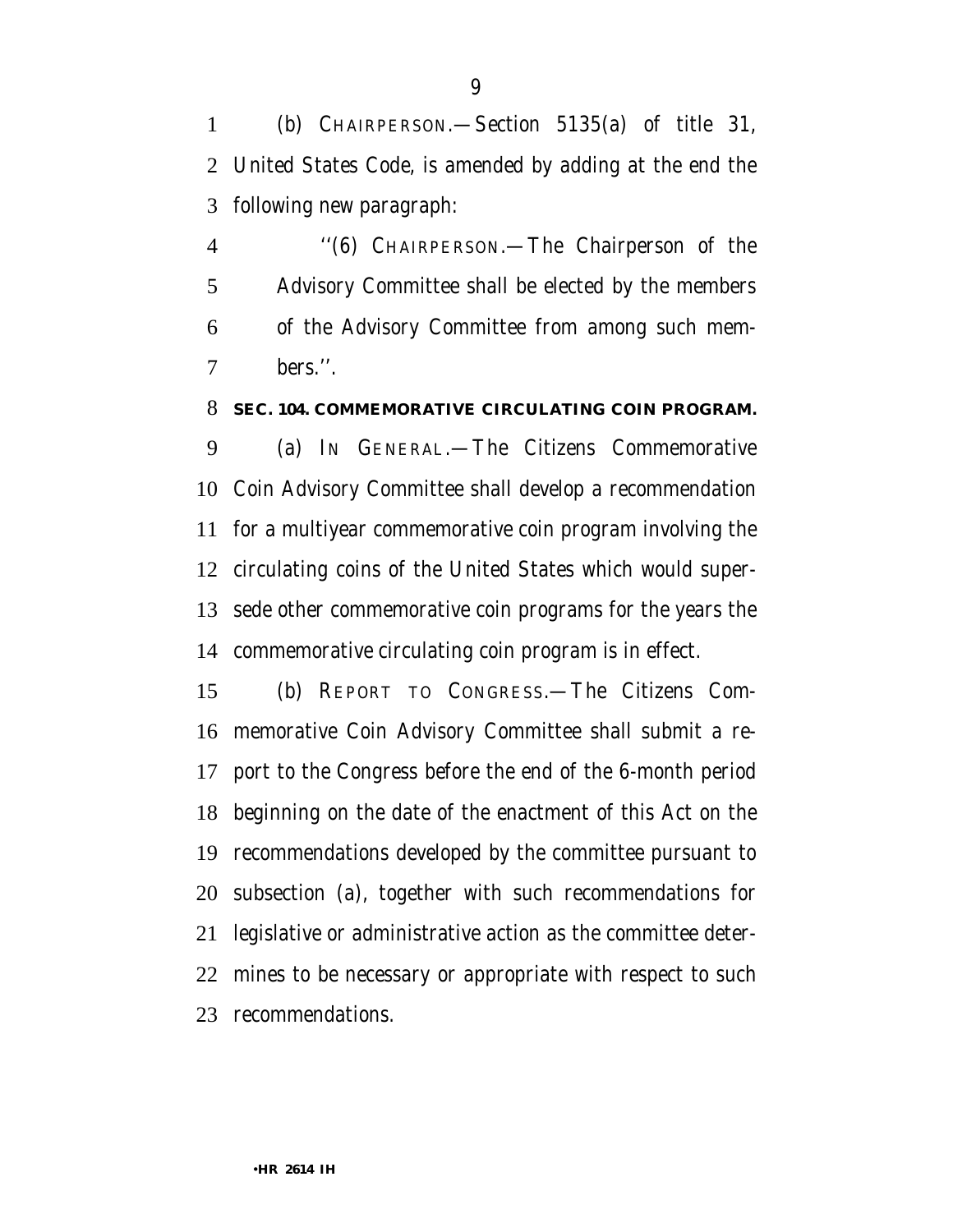# **TITLE II—PLATINUM AND GOLD BULLION COINS**

**SEC. 201. PLATINUM COINS.**

 (a) IN GENERAL.—Section 5112 of title 31, United States Code, is amended by adding at the end the follow-ing new subsection:

7 "(k) PLATINUM COINS.—

8 "(1) IN GENERAL.—Notwithstanding any other provision of law, the Secretary of the Treasury may mint and issue platinum coins in such quantity and of such variety as the Secretary determines to be ap-propriate.

 ''(2) SPECIFICATIONS.—Platinum coins minted under this subsection shall meet such specifications with respect to diameter, weight, design, and fineness as the Secretary, in the Secretary's discre-tion, may prescribe from time to time.

 ''(3) LEGAL TENDER.—The coins minted under this subsection shall be legal tender, as provided in section 5103 of title 31, United States Code.

21 "(4) NUMISMATIC ITEMS.—For purposes of sec- tion 5134 of title 31, United States Code, all coins minted under this subsection shall be considered to be numismatic items.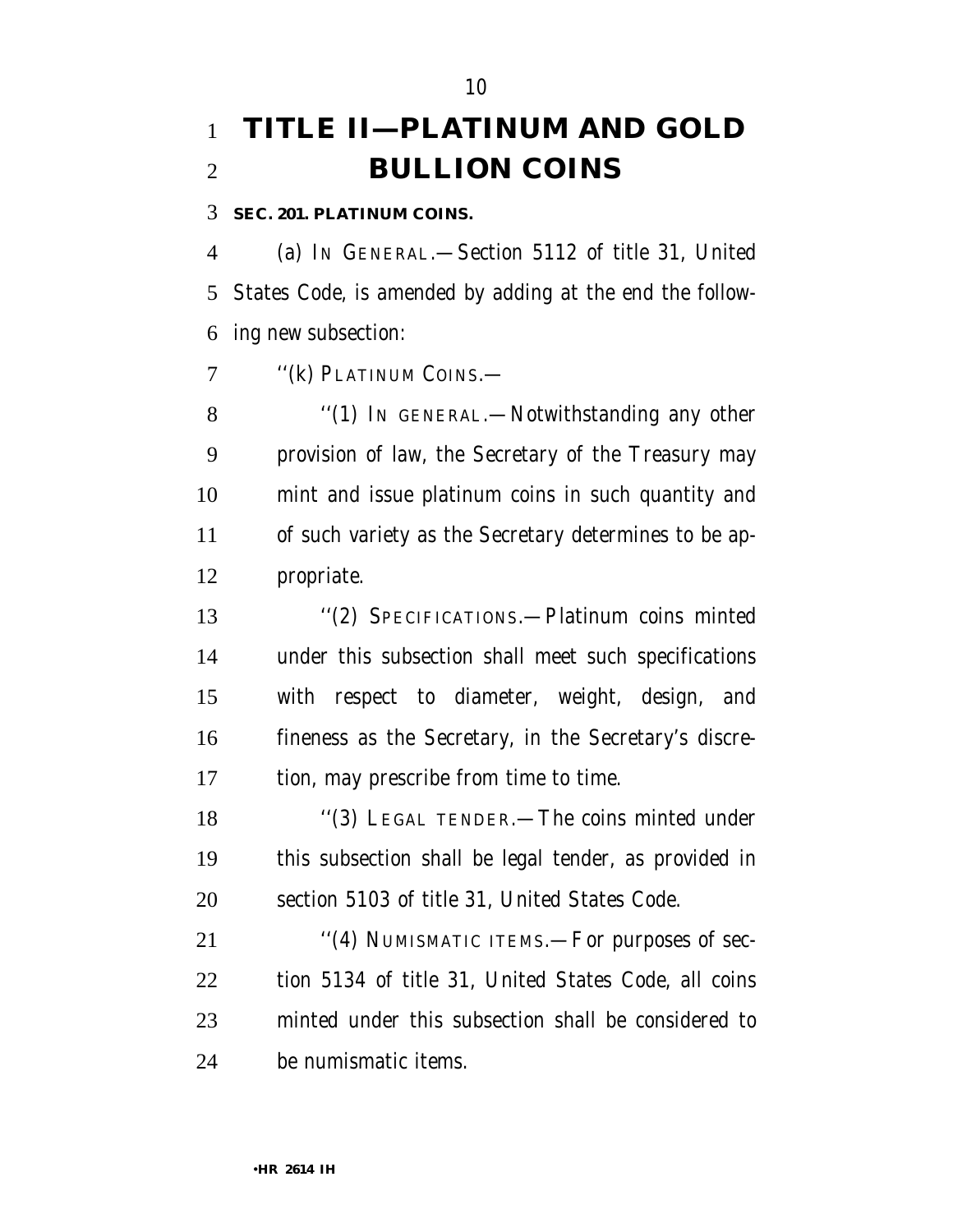| $\mathbf{1}$   | "(5) DESIGNATIONS AND INSCRIPTIONS.—On              |
|----------------|-----------------------------------------------------|
| $\overline{2}$ | each coin minted under this subsection, there shall |
| 3              | $be$ —                                              |
| $\overline{4}$ | "(A) a designation of the value of the coin         |
| 5              | and the weight of the platinum content of the       |
| 6              | coin;                                               |
| $\overline{7}$ | "(B) an inscription of the year in which            |
| 8              | the coin is minted or issued; and                   |
| 9              | "(C) inscriptions of the words 'Liberty',           |
| 10             | 'In God We Trust', 'United States of America',      |
| 11             | and 'E Pluribus Unum'.                              |
| 12             | $"(6)$ Sale price.—                                 |
| 13             | "(A) BULLION.—The bullion versions of               |
| 14             | the coins issued under this Act shall be sold by    |
| 15             | the Secretary at a price equal to the sum of $-$    |
| 16             | "(i) the market value of the bullion at             |
| 17             | the time of the sale; and                           |
| 18             | "(ii) the cost of minting, marketing,               |
| 19             | and distributing the coins (including labor,        |
| 20             | materials, dies, use of machinery, and pro-         |
| 21             | motional and overhead expenses).                    |
| 22             | "(B) PROOF VERSIONS.—Proof versions of              |
| 23             | the coins issued under this Act may be sold by      |
| 24             | the Secretary at a price equal to the sum of-       |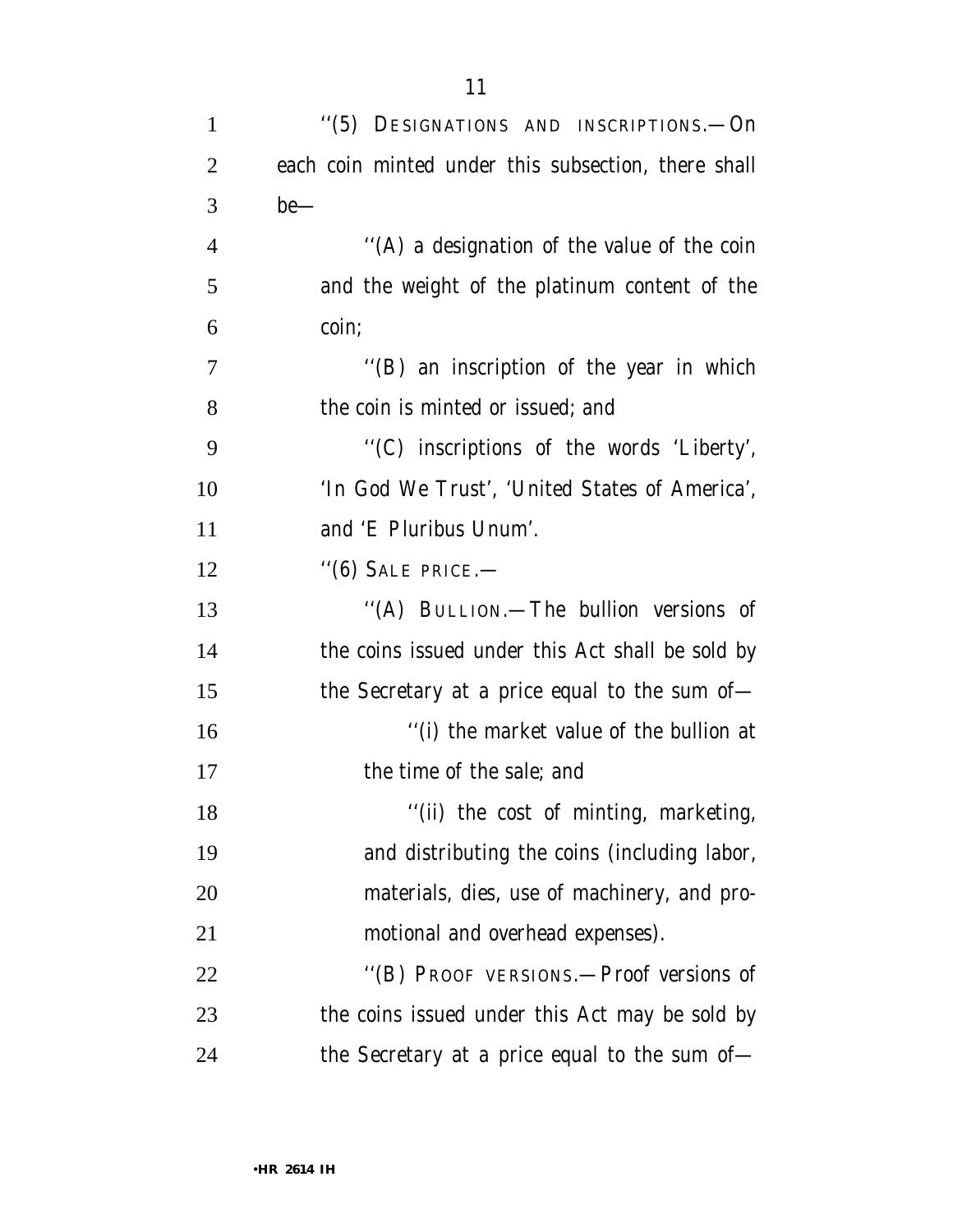$\frac{1}{1}$  the cost of designing and issuing 2 the coins (including labor, materials, dies, use of machinery, overhead expenses, mar- keting, and shipping); and 5 ''(ii) a reasonable profit. ''(7) BULK SALES.—The Secretary may make bulk sales of the coins issued under this subsection at a reasonable discount.''. (b) TECHNICAL AND CONFORMING AMENDMENT.— Section 5112(j)(1) of title 31, United States Code, is amended by inserting '', (i), or (k)'' after ''subsection (e)''. **SEC. 202. AMERICAN EAGLE GOLD COINS AUTHORIZED TO BE PRODUCED IN 2 OR MORE DESIGNS, WEIGHTS, DIAMETERS, OR FINENESSES SIMULTANEOUSLY.** Section 5112(i)(4) of title 31, United States Code, is amended by adding at the end the following new sub- paragraph: 19 "(C) CONTINUED MINTING TO STATUTORY

 SPECIFICATIONS AFTER DETERMINATION TO MINT COINS TO CHANGED SPECIFICATIONS.— Notwithstanding any other provision of this sec- tion, the Secretary may continue to mint and issue coins in accordance with the specifications contained in paragraphs (7), (8), (9), and (10)